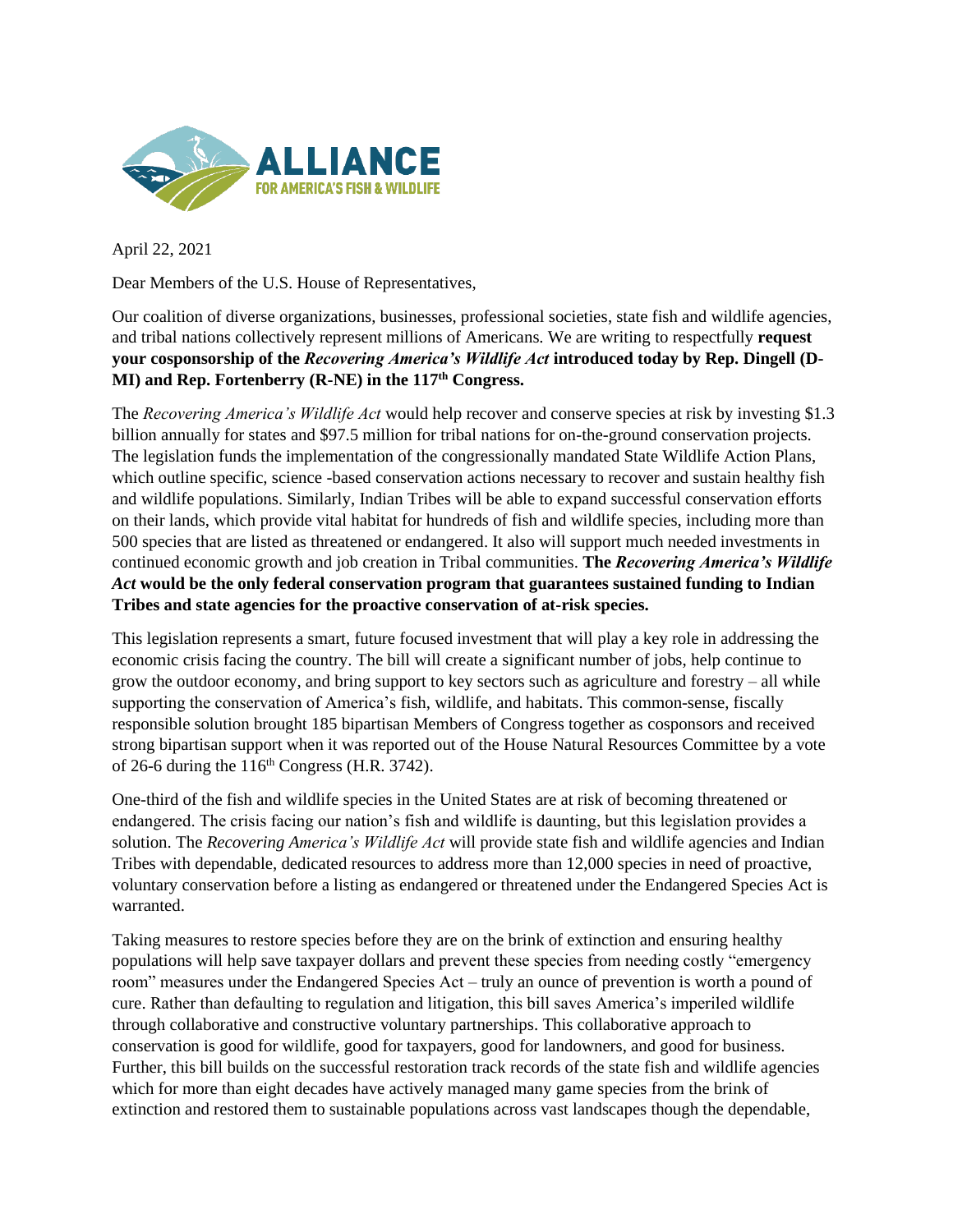dedicated resources of the Pittman-Robertson Wildlife Restoration Program and the Dingell-Johnson/Wallop-Breaux Sport Fish Restoration and Boating Safety Trust Fund.

Increasingly, Americans from all walks of life have turned to the outdoors for physical and mental wellbeing during this pandemic. Creating thousands of jobs immediately, restoring natural resources infrastructure, increasing access to the outdoors, and reducing long-term costs through enactment of the *Recovering America's Wildlife Act* will serve to unify Americans and Members of Congress that represent these diverse constituencies.

Thank you for your consideration of our request to join this effort by becoming a cosponsor of the *Recovering America's Wildlife Act*. To sign on as a cosponsor or for any questions on the legislation, please contact Timothy Huebner [\(timothy.huebner@mail.house.gov\)](file:///C:/Users/Caroline/Downloads/timothy.huebner@mail.house.gov) in Representative Dingell's office or Alan Feyerherm [\(alan.feyerherm@mail.house.gov\)](file:///C:/Users/Caroline/Downloads/alan.feyerherm@mail.house.gov) in Representative Fortenberry's office.

We thank you for your support of America's fish and wildlife and look forward to working with you to enact this groundbreaking legislation.

Sincerely,

| Allamakee County Protectors - Education            | Audubon Louisiana                                    |
|----------------------------------------------------|------------------------------------------------------|
| Campaign                                           | Audubon Maryland-DC                                  |
| <b>American Fisheries Society</b>                  | Audubon Minnesota                                    |
| <b>American Sportfishing Association</b>           | Audubon Mississippi                                  |
| <b>American Woodcock Society</b>                   | Audubon Nebraska                                     |
| Anding Environmental                               |                                                      |
| Applegate Partnership & Watershed Council          | <b>Audubon New York</b>                              |
|                                                    | Audubon Pennsylvania                                 |
| Applegate Wildlife Pond                            | <b>Audubon Rockies</b>                               |
| Arizona Chapter, Backcountry Hunters &             |                                                      |
| Anglers                                            | <b>Audubon Society Mahoning Valley</b>               |
| Arizona Wilderness Brewing Company                 | Audubon Society of Omaha                             |
| Arkansas Chapter, Backcountry Hunters &<br>Anglers | Audubon Society of Rhode Island                      |
| Association of Fish and Wildlife Agencies          | <b>Audubon Southwest</b>                             |
| <b>Association of Northwest Steelheaders</b>       | <b>Audubon Texas</b>                                 |
| Athens Fish and Game Club                          | <b>Audubon Vermont</b>                               |
| Audubon California                                 | Audubon Washington                                   |
| <b>Audubon Connecticut</b>                         | Austin Chapter 10, Izaak Walton League of<br>America |
| <b>Audubon Great Lakes</b>                         | <b>Austin Science Advocates</b>                      |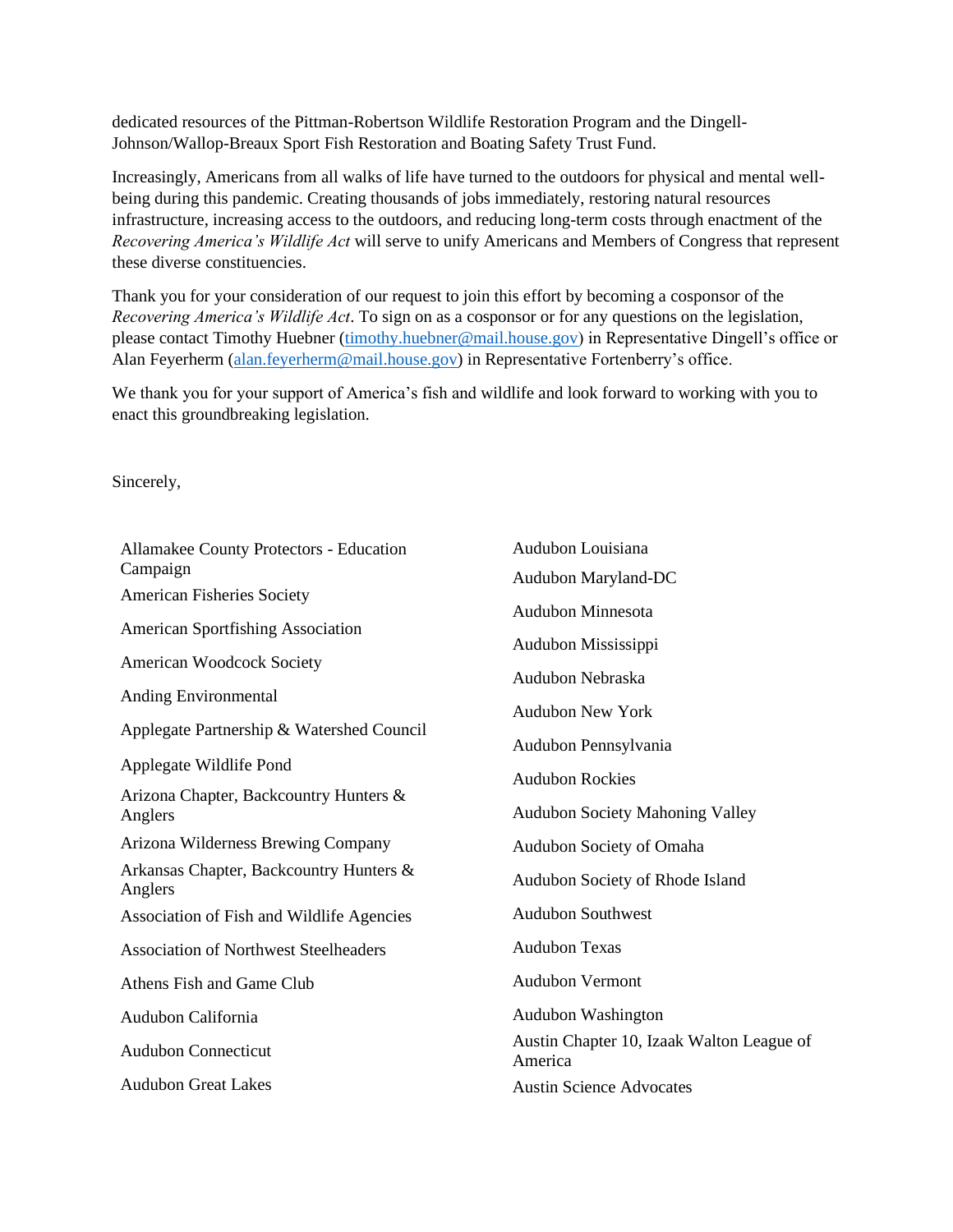Backcountry Hunters & Anglers Ballard Kayak Barry Conservation District Bass Pro Shops Bat Conservation International Bay Mills Indian Community Bayou Land Conservancy Bedford Audubon Society Bexar Audubon Society Big Bay Sportsmen Club Bird Conservancy of the Rockies Bird Watcher's Digest Biotope Forestry Blue Ridge Audubon Chapter Boone County Conservation Board Bronx River - Sound Shore Audubon Society Brukner Nature Center Bucks County Audubon Society Button Brew House Cabela's California Chapter, Backcountry Hunters & Anglers California Invasive Plant Council Camp Fire Central Oregon Canton Audubon Society Capital Chapter, Backcountry Hunters & Anglers Captina Conservancy Castleton University Collegiate Club, Backcountry Hunters & Anglers Central Oregon LandWatch Central Westchester Audubon Society

Chemung Valley Audubon Society Chesapeake Conservancy Choctaw Nation of Oklahoma Environmental Protection Office Cibolo Center for Conservation Cincinnati Zoo and Botanical Garden Coalition of Ohio Land Trusts Colorado Chapter, Backcountry Hunters & Anglers Columbia Slough Watershed Council Confederated Salish & Kootenai Tribes (CSKT) Congressional Sportsmen's Foundation Connecticut Audubon Society Connecticut Land Conservation Council Connecticut Ornithology Association Conservation Community Consulting, LLC Conservation Council for Hawaii Conservation Federation of Missouri Conservation NW Coquille Watershed Association Cornell Lab of Ornithology Council of Ohio Audubon Chapters Creekside at Beth Page Homeowner Association Garden Club Dakota Chapter of the American Fisheries Society Dallas Safari Club Darke County Parks Delaware Audubon Delaware-Otsego Audubon Soc. (NY) Delta Waterfowl

Desert Botanical Garden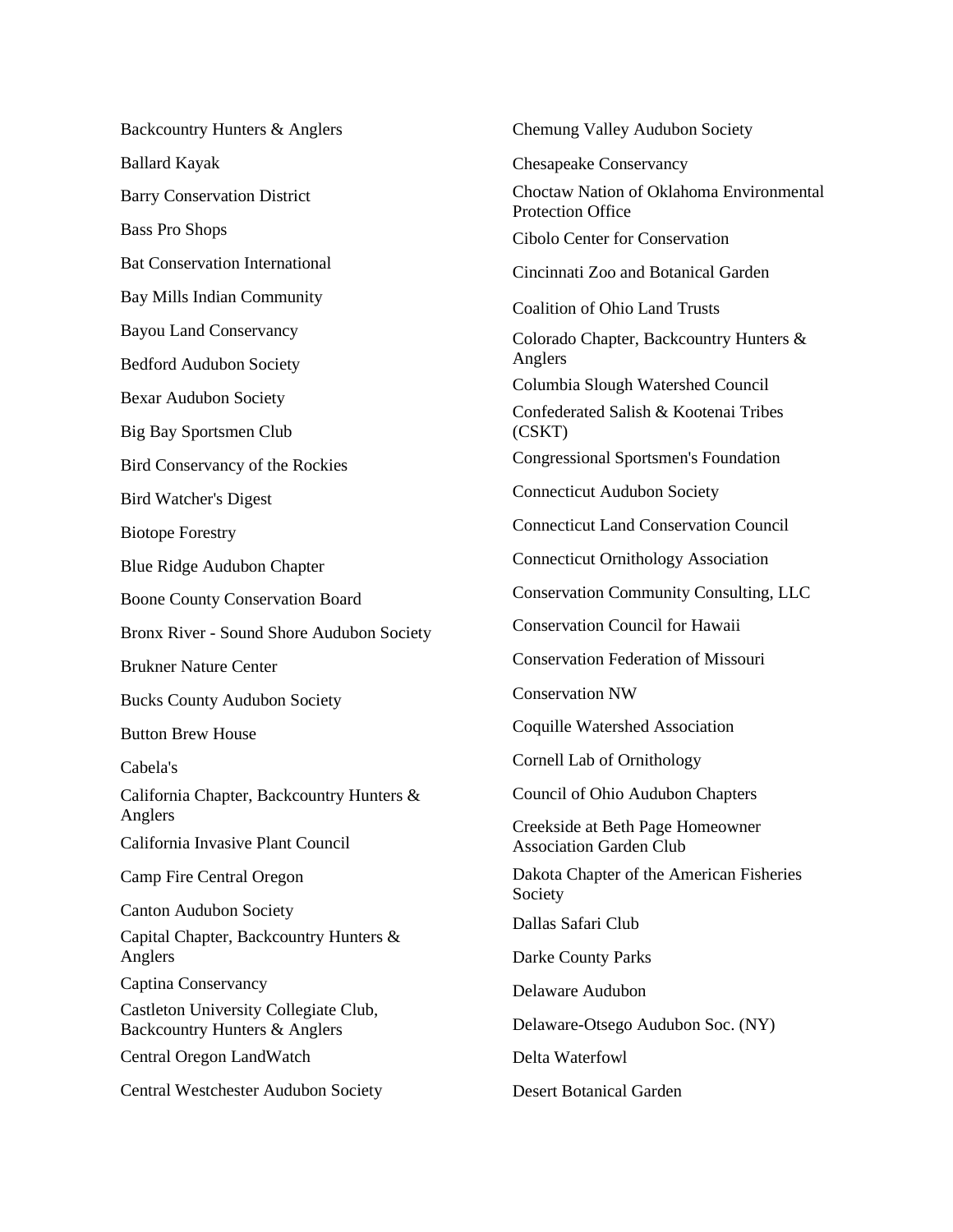Downeast Salmon Federation

Ducks Unlimited

Eastern Band of Cherokee Indians

Eastern Shore of Virginia Birding and Wildlife Programs, Inc.

El Paso Cactus and Rock Club

Elakha Alliance

Environment Council of Rhode Island

Environmental Collaborative

Erie MetroParks

Fin and Fur Films

First Unitarian Universalist Society of Marietta, Green Sanctuary Committee

Flathead Audubon Society

Florida Chapter, Backcountry Hunters & Anglers

Florida Division, Izaak Walton League of America

Fort Worth Audubon Society

Fort Worth Zoo

Fossil Rim Wildlife Center

Foundation for PA Watersheds

Four Harbors Audubon Society

Freeport Wild Bird Supply

Freshwater Mollusk Conservation Society

Friends of the Fort Worth Nature Center & Refuge

Friends of the Rio Bosque

Geauga Park District

Genesee Valley Audubon Society

Georgia Audubon

Georgia Chapter, Backcountry Hunters & Anglers Governor's Island

Grand Valley State University

Great South Bay Audubon Society

Greater Akron Audubon Society

Greater Edwards Aquifer Alliance

Gulf Coast Bird Observatory

Hawaii Department of Land and Natural **Resources** 

Hawk Mountain Sanctuary Association, Kempton, PA

Haystack Rock Awareness Program (HRAP) at the City of Cannon Beach

Hill Country Alliance

Horse & Dragon Brewing Company

Houston Safari Club

Houston Wilderness

Huntington-Oyster Bay Audubon Society

Idaho Chapter, Backcountry Hunters & Anglers

Illinois Chapter of The Wildlife Society

Illinois Chapter, Backcountry Hunters & Anglers

Illinois Division, Izaak Walton League of America

Indiana Chapter of The Wildlife Society

Indiana Wildlife Federation

Innovative Wildlife Management Services, LLC

International Hunter Education Association - USA

International Raptor and Falconry Center

Iowa Audubon

Iowa Wildlife Foundation

Iowa Wildlife Center

Iowa Wildlife Federation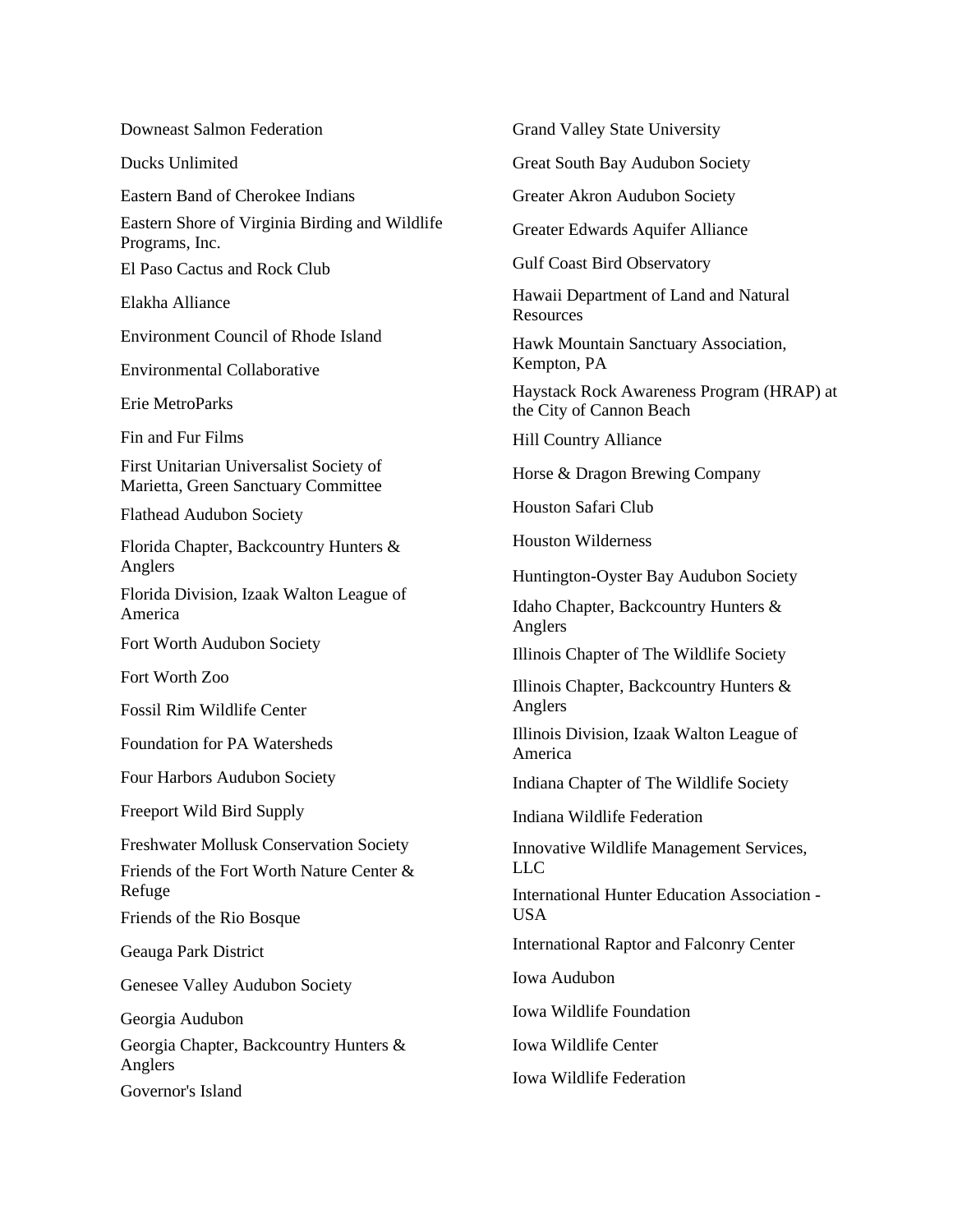Izaak Walton League of America Kansas Chapter, Backcountry Hunters & Anglers Katy Prairie Conservancy Kemp Design Services Kemp Outside Kennebunkport Climate Initiative Kentucky Chapter of The Wildlife Society Kentucky Chapter, Backcountry Hunters & Anglers Klamath Watershed Partnership Kootenai Tribe of Idaho Lake Erie Islands Conservancy Litchfield Hills Audubon Society Local Ocean Seafoods Lower Brule Sioux Tribe Lucas County Conservation Board Maine Audubon Maine Chapter of The Wildlife Society Maine Coast Heritage Trust Maine Outdoors Maine Professional Guides Association Maryland Biodiversity Project Marys River Watershed Council Maverick Ranch-Fromme Farm McKenzie River Trust Mecklenburg Audubon Society Medina County Park District **MEEC** Menunkatuck Audubon Society Mesilla Valley Audubon Society

Miami County OH Pheasants Forever (676) Michigan Chapter, Backcountry Hunters & Anglers Michigan United Conservation Clubs Middle River Group, LLC Minnesota Chapter, Backcountry Hunters & Anglers Minnesota Division, Izaak Walton League of America Mississippi Wildlife Federation Missouri Breaks Chapter of the National Audubon Society Missouri Chapter, Backcountry Hunters & Anglers Montana Audubon Montana Wildlife Federation Montmorency County Conservation Club (Michigan) MotoSonora Brewing Company National Association of State Foresters National Audubon Society National Deer Association National Wild Turkey Federation National Wildlife Federation Native American Fish and Wildlife Society Native Plant Conservation Campaign Natural Areas Association Navajo Nation Department of Fish and Wildlife Nebraska Chapter of The Wildlife Society Nebraska Division, Izaak Walton League of America Neilkelly New England Chapter, Backcountry Hunters & Anglers New Hampshire Audubon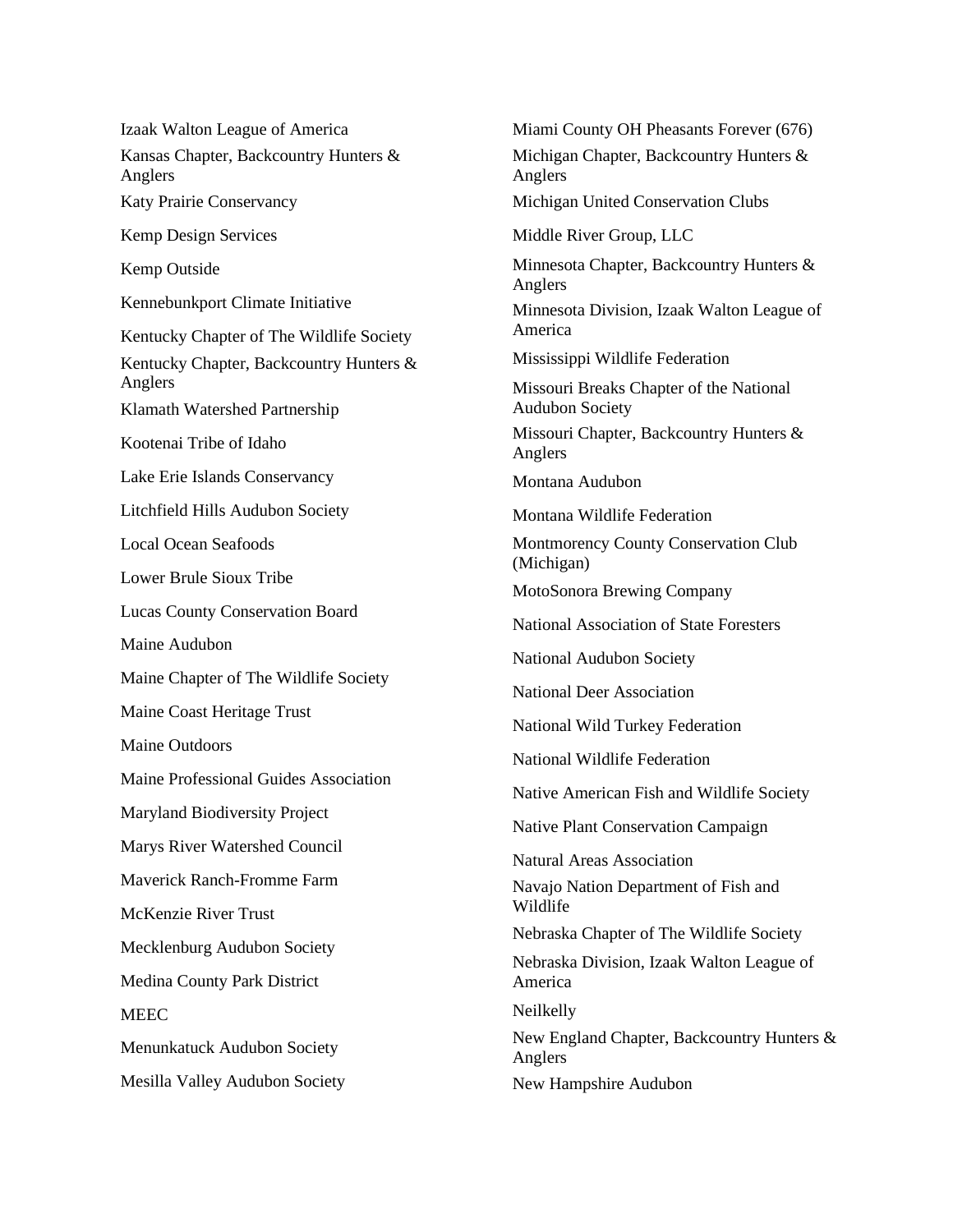New Hope Audubon Society

New Jersey Audubon

New Jersey Chapter, Backcountry Hunters & Anglers

New Leaf

New Mexico Audubon Council

New Mexico Chapter of the Wildlife Society

New Mexico Chapter, Backcountry Hunters & Anglers

New Mexico Wildlife Federation

New York Chapter, Backcountry Hunters & Anglers

New York City Audubon

North American Falconers Association

North Carolina Bat Working Group

North Carolina Chapter of The Wildlife Society

North Carolina Chapter, Backcountry Hunters & Anglers

North Carolina Prescribed Fire Council

North Carolina State University Collegiate Club, Backcountry Hunters & Anglers

North Carolina Wildlife Federation

North Central Section of The Wildlife Society

North Dakota Chapter, Backcountry Hunters & Anglers

North Dakota Natural Resources Trust

North Shore Audubon Society

Northeast Section, The Wildlife Society

Northern Arizona Audubon Society

Northern Catskills Audubon Society

Northern New York Audubon Society

Ohio Biological Survey

Ohio Conservation Federation

Ohio Partners in Amphibian and Reptile **Conservation** 

Ohio Wildlife Management Association

Ohio Wildlife Rehabilitators Association

Onondaga Audubon

Orange County Audubon Society

Oregon Association of Conservation Districts

Oregon Biodiversity Information Center

Oregon Chapter of The Wildlife Society

Oregon Chapter, Backcountry Hunters & Anglers

Oregon Division, Izaak Walton League

Oregon State University

Oregon Timber Trail Alliance

Oregon Wildlife Foundation

Oregon Zoo

Orono Land Trust

Otterbein University

Outdoor Industry Association

PDXWildlife

Pease Environmental Consulting

Pennsylvania Biological Survey

Pennsylvania Chapter of The Wildlife Society

Pennsylvania Chapter, Backcountry Hunters & Anglers

Pennsylvania Division, Izaak Walton League of America

Pennsylvania Federation of Sportsmen & Conservationists

People of Color Outdoors

Pheasants Forever

Pines and Prairies Land Trust

Point Blue Conservation Science

Protect Geauga Parks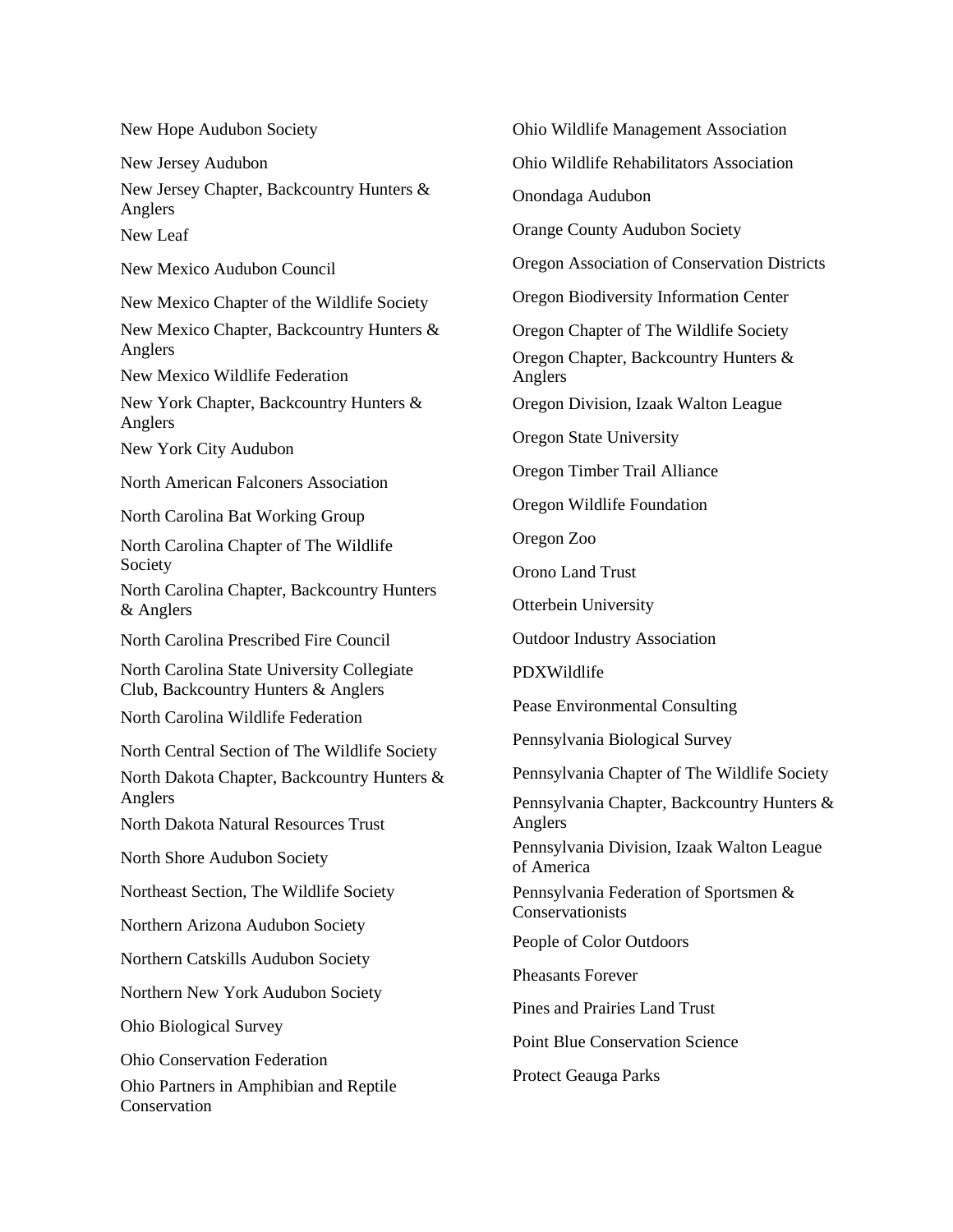Put-in-Bay Township Park District Quail Forever Rainier Audubon Society Redband Resources, LLC Red River Brewing Company & Distillery REI Co-op RI Forest Conservator's Organization, Inc. (RIFCO) Rob and Bessie Welder Wildlife Foundation Ruffed Grouse Society Salem Audubon Society San Bernardino Valley Audubon Society Sangre de Cristo Audubon Society Shaker Lakes Regional Nature Center Sierra Club Moshannon Group Simple Machine Brewing Company Sinagua Malt, Inc. Sister of Mercy Skagit Audubon Society Sonoran Audubon Society South Dakota Chapter of The Wildlife Society South Dakota Chapter, Backcountry Hunters & Anglers South Dakota Wildlife Federation South Santiam Watershed Council South Shore Audubon Society Southeast Chapter, Backcountry Hunters & Anglers Southeastern Bat Diversity Network Southern Appalachian Highlands Conservancy Southwest Section of the Wildlife Society Sportsmen for the Boundary Waters

Stag Hollow Wines LLC Standing Rock Game and Fish Department Stocking Savvy SUNY ESF Roosevelt Wild Life Station Susquehannock Wildlife Society, Inc. Sustainable Northwest Tecumseh Land Trust Tennessee Chapter, Backcountry Hunters & Anglers Tennessee Wildlife Federation Terrestrial Wildlife Ecology Lab, Ohio State University Terwilliger Consulting Inc. Texas Alliance for America's Fish and Wildlife Texas Chapter of the American Fisheries Society Texas Chapter of the Wildlife Society Texas Chapter, Backcountry Hunters & Anglers Texas Conservation Alliance Texas Foundation for Conservation Texas Land Trust Council The Conservation Angler The Conservation Fund The Delaware County Bird Club The Lake Erie Islands Nature and Wildlife **Center** The Lands Council The Mid-Atlantic Center for Herpetology and Conservation The Nature Conservancy The Ohio Environmental Council Action Fund The Ohio State University The Strategic Stewardship Initiative